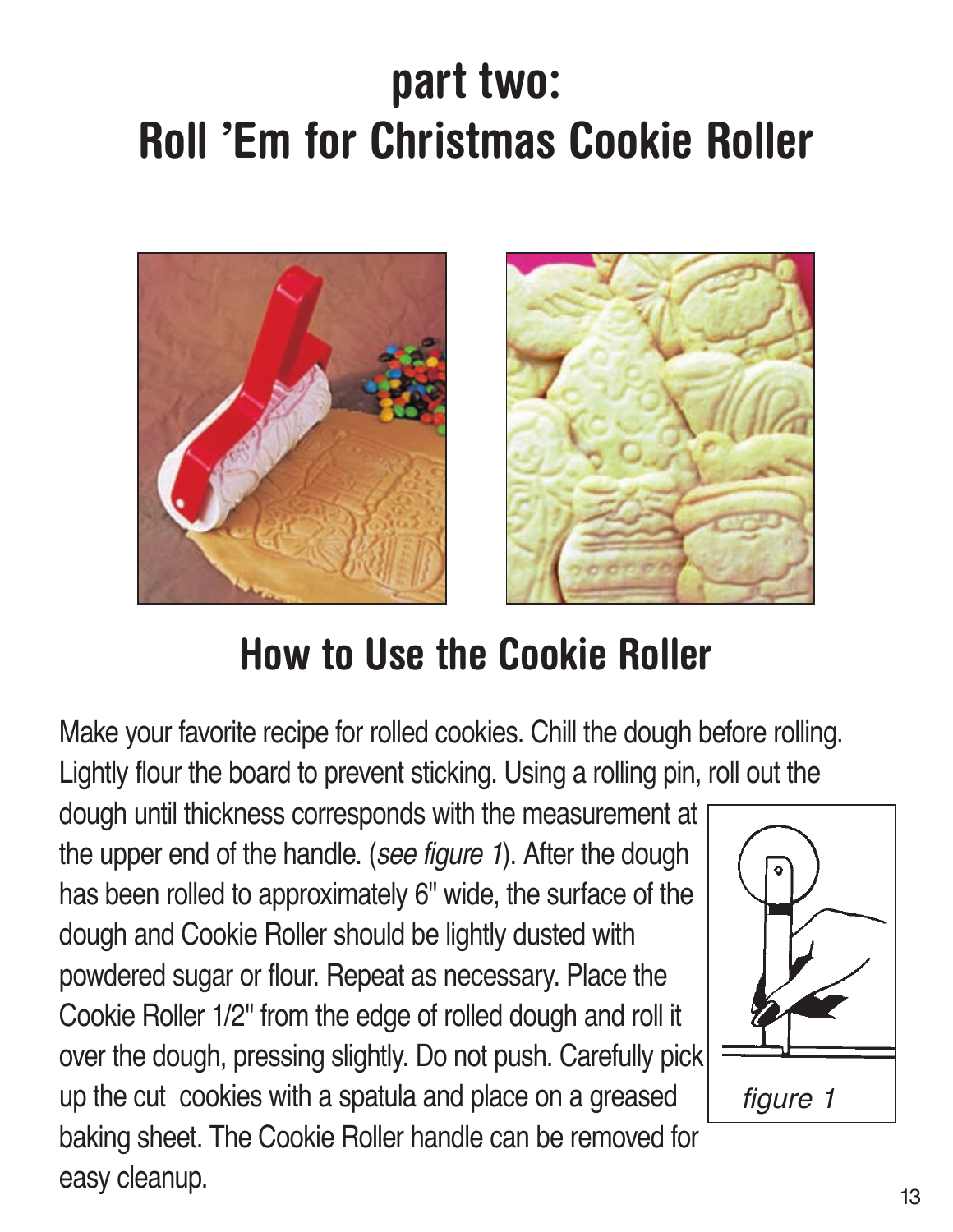### **OLD-FASHIONED SUGAR COOKIES**

- 
- 
- 

1 cup sour cream

1 cup shortening 5 cups cake flour

1 cup sugar 2 teaspoons baking powder

2 eggs, beaten 1<sup>1/4</sup> teaspoons salt

2 teaspoons vanilla 1 teaspoon baking soda

Cream shortening and sugar. In a separate bowl, mix eggs, vanilla and sour cream. Stir together the flour, baking powder, salt and baking soda and alternately add with the liquid mixture to shortening and sugar mixture. Refrigerate. Roll out the dough and roll the cookie roller over the dough. Carefully transfer to greased baking sheet and bake. temperature: 375˚ F baking time: 15 minutes yield: approx. 100 cookies

#### **CINNAMON COOKIES**

| 1 cup butter  | Decoration: |
|---------------|-------------|
| 1/2 cup sugar | egg white   |
| 2 cups flour  | cinnamon    |
| 1 egg yolk    | sugar       |

Mix flour and sugar and cut in butter. Add the egg yolk and mix the dough together. Refrigerate for 1 hour. Roll out the dough and roll the cookie roller over the dough. Carefully transfer cookies to baking sheet. Lightly brush the shapes with lightly whipped egg white. Sprinkle the tops with a mixture of sugar and cinnamon. Bake. temperature: 325˚ F baking time: 10-12 minutes yield: 72 cookies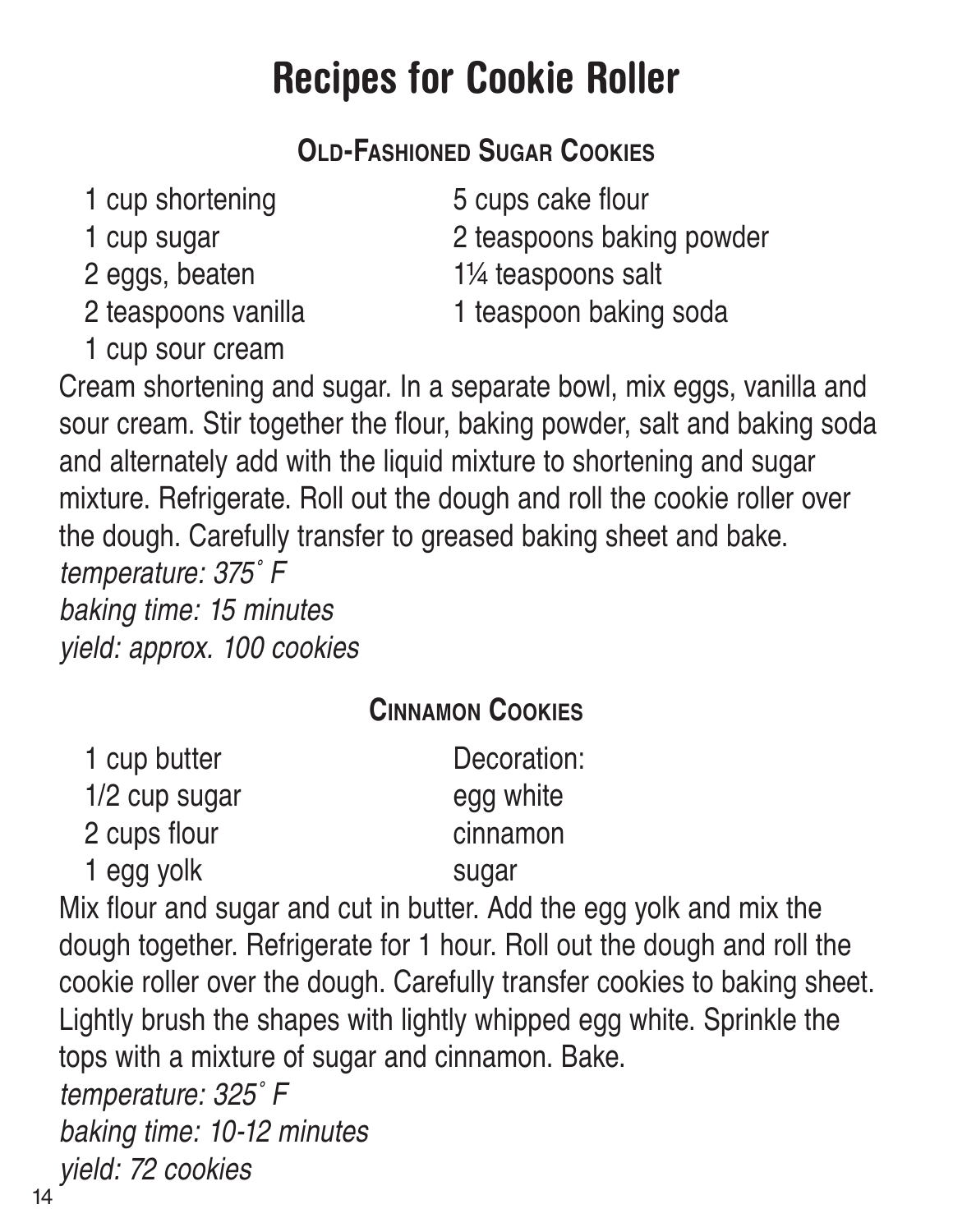#### **ULTIMATE BUTTER COOKIES**

| 1/2 teaspoon vanilla |
|----------------------|
| 1 beaten egg         |
| pinch salt           |
| 2½ cups flour        |
|                      |

Cream butter and sugar, then beat in egg. Dissolve baking soda in the milk and add mixture to the creamed butter. Add vanilla, salt and flour. Mix well. If dough is too sticky, add a little more flour. Chill for 1 hour. Roll dough out on a floured cutting board and roll the cookie roller over the dough. Place on greased cookie sheet.

Cookies may be decorated with slivered almonds, hazelnuts or colored crystal sugar before baking. For shiny cookies, glaze with a mixture of egg yolk and water, sugar water or milk before baking.

temperature: 350˚ F baking time: 10 minutes or until slightly brown yield: 24 cookies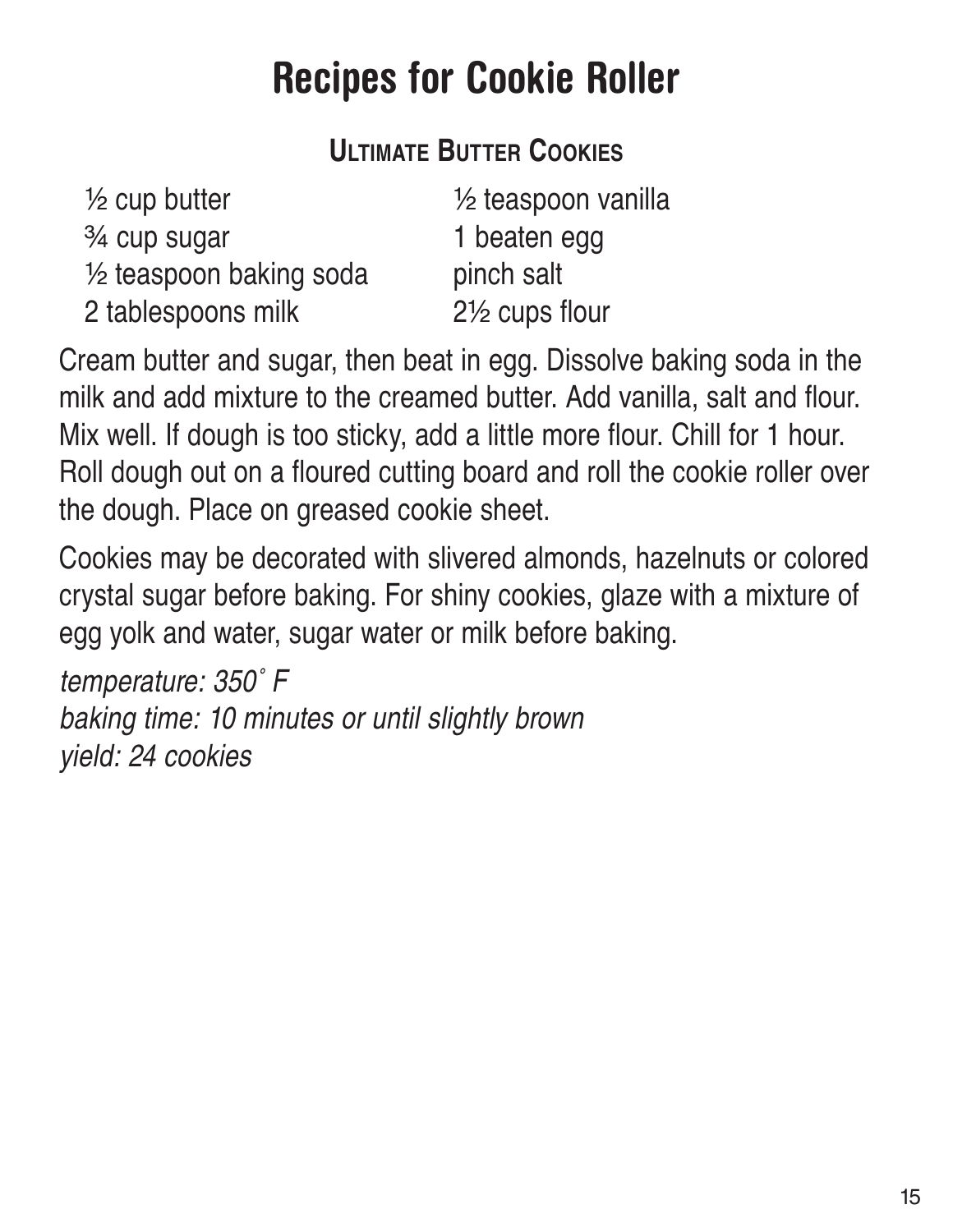### **WHOLE WHEAT GINGERBREAD COOKIES**

| 1 cup butter or margarine                | 2 tablespoons orange juice |
|------------------------------------------|----------------------------|
| 3 cups all-purpose flour                 | 2 teaspoons cinnamon       |
| 1 cup whole wheat flour                  | 1 teaspoon ground ginger   |
| 1 cup packed brown sugar                 | 1/2 teaspoon baking soda   |
| 1/ <sub>3</sub> cup molasses             | 1/2 teaspoon ground cloves |
| 1 egg                                    | 1/4 teaspoon salt          |
| 1 tablespoon finely shredded orange peel |                            |

- 
- 
- 
- 

Beat butter and add half of the all-purpose flour. Add all remaining ingredients except the remaining flour. Mix well until thoroughly combined. Mix in remaining flour. Chill for 1 hour. Roll out dough on a lightly floured surface. Roll the cookie roller over the dough. After baking on a ungreased cookie sheet, cool cookies and decorate with Creamy Lemon Icing (below).

temperature: 375˚ F baking time: 8-10 minutes yield: 24 cookies

#### **CREAMY LEMON ICING**

<sup>1/4</sup> cup shortening 1 tablespoon lemon juice 1/4 teaspoon vanilla food coloring (optional) 11⁄4 cups powdered sugar decorative candies (optional)

Beat shortening and vanilla until softened. Gradually beat in powdered sugar. Slowly add lemon juice until icing is of spreading consistency. If desired, stir in food coloring. Icing may be used as adhesive to attach decorative candies.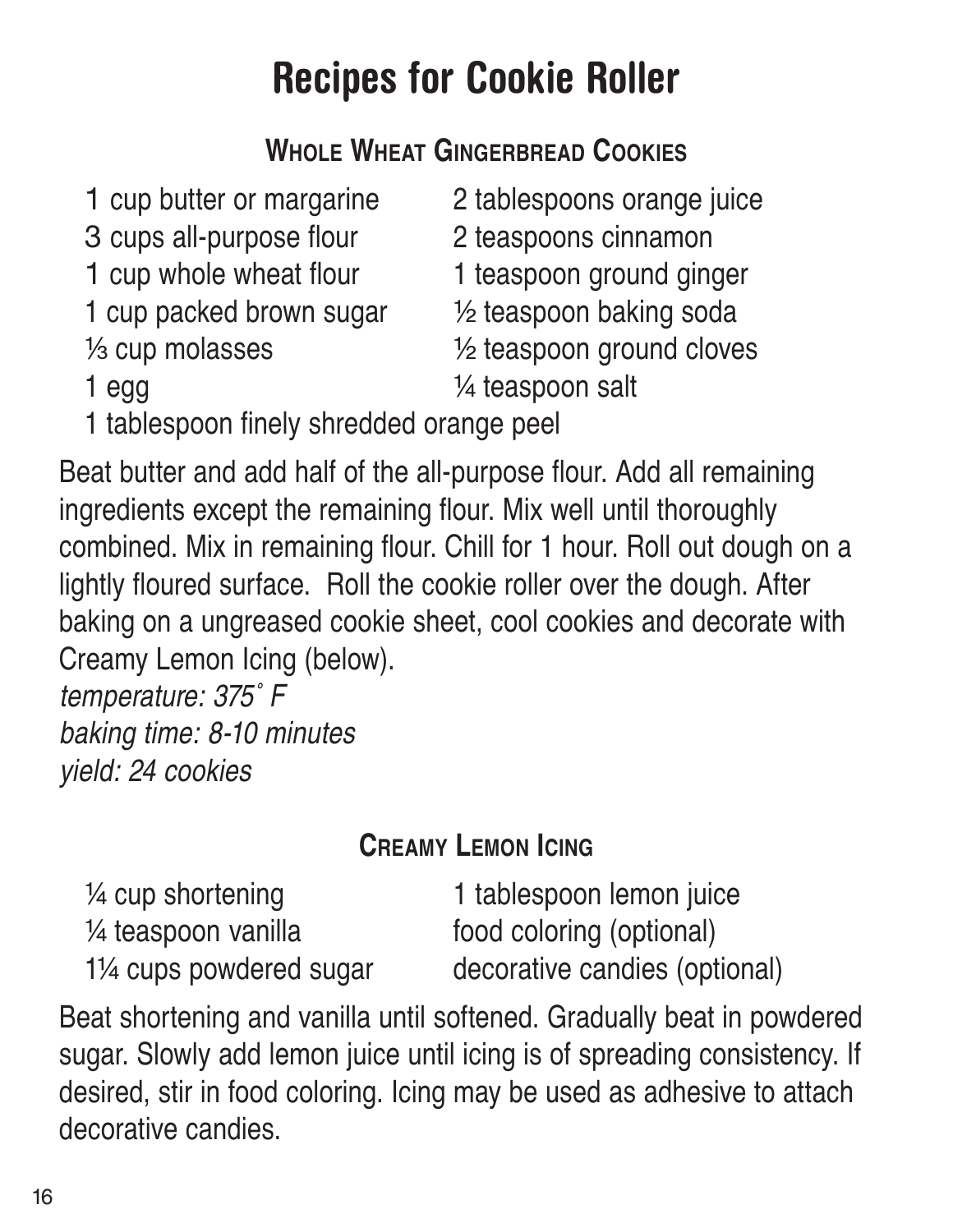### **LINZER COOKIES**

3 sticks sweet butter 1 cup cornstarch 1% cups confectioners' sugar 1 cup finely grated walnuts 1 egg ¹⁄₂ cup raspberry preserves 2 cups flour, sifted

Cream butter and 1 cup sugar, then beat in egg. Mix well until light and fluffy. Sift the flour and cornstarch together and add to creamed mixture. Add walnuts. Mix thoroughly. Refrigerate dough for 4 hours. Roll dough out on a floured cutting board and roll the cookie roller over the dough.

After baking, but while still warm, spread  $\frac{1}{4}$  teaspoon of preserves on a cookie. Top with another cookie of the same shape to make a sandwich. Repeat until all cookies have been sandwiched. Finish by pressing the top and bottom of each cookie into the remaining powdered sugar to coat.

temperature: 325˚ F baking time: 10-15 minutes or until slightly brown yield: 48 cookies